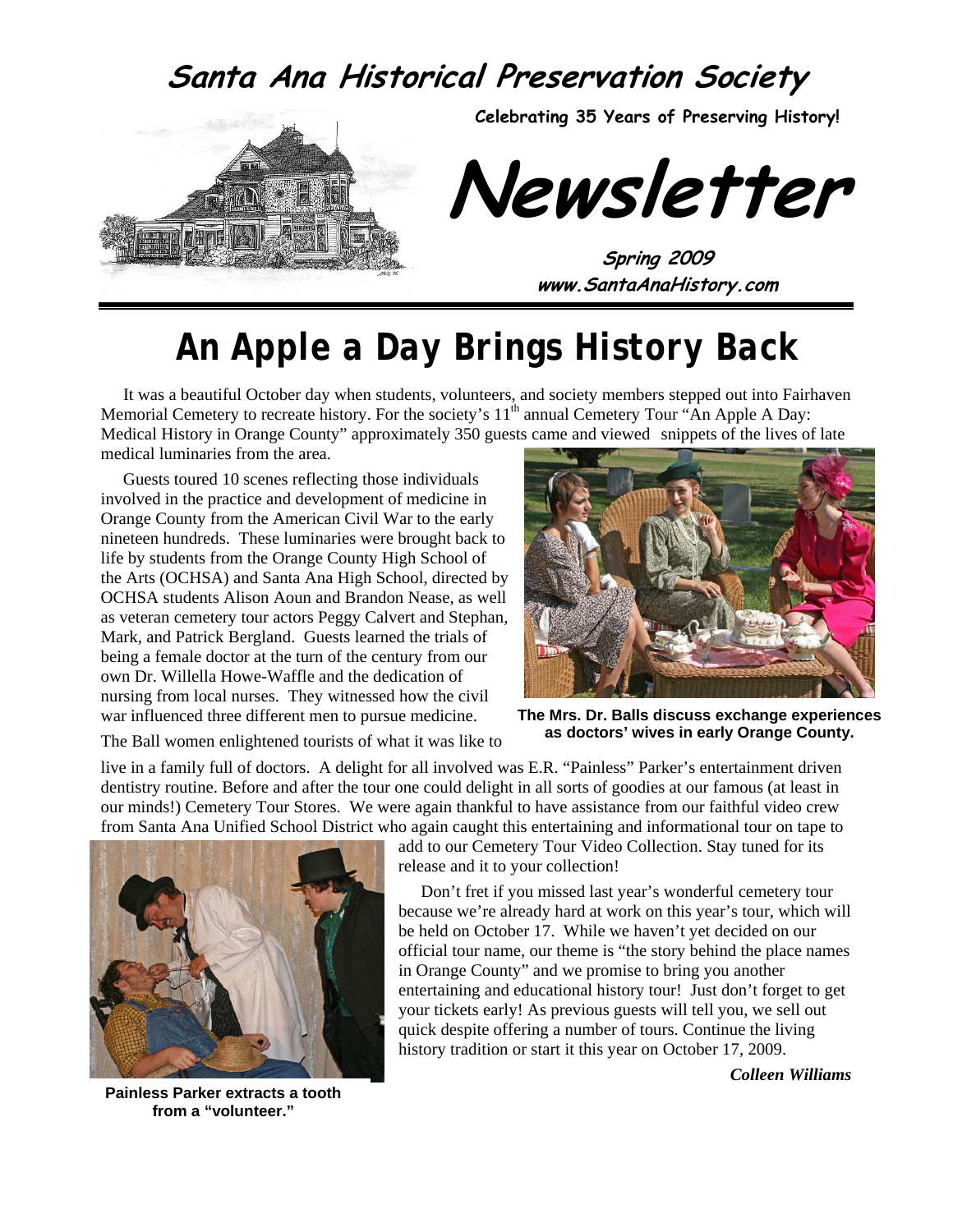# *From the President*

A historical preservation society moving full speed ahead into the electronic age almost seems to be a contradiction, doesn't it? As one who personally lived through manual typewriters with carbon paper, mimeograph machines, and computers operated with key punch cards, I continue to be astounded by the progress made in electronic information and communication over the last decades.

But the use of tools like computers, the internet, email, and yes, even MySpace and YouTube, have actually acted to support our efforts. Never in the history of mankind has it been so simple to communicate with, and share knowledge with, so large an audience. SAHPS was one of the first local historical societies to build a comprehensive web site. The information and photos we post are immediately accessible to literally millions of people, from school children downloading our coloring book, to doctoral candidates doing research.

SAHPS has embraced the electronic wave to the benefit of our mission, our members, and the cause of historic preservation. We are digitizing photos and other records, creating inventories of our collections, and expanding the use of email for communication with our members (see article "Help SAHPS Go Green"). We hope you like what you see on our website and MySpace pages—and don't be surprised if some day soon you run into us on Facebook, Twitter and Flickr!

*Alison Young* 





*A Legacy of Preservation since 1974.* 

### **Santa Ana Historical Preservation Society 2009 Board of Directors**

| President        | Alison Young               |  |
|------------------|----------------------------|--|
| Vice President   | Wayne Curl                 |  |
| Treasurer        | Guy Ball                   |  |
| Secretary        | Roberta Reed               |  |
| <b>Directors</b> |                            |  |
| Carey Baughman   | Ray Poppa                  |  |
| Anne Randall     | Colleen Williams           |  |
|                  | <b>Associate Directors</b> |  |
| Nathan Reed      | Ben Grabiel                |  |
| Tim Rush         | Ed Cote                    |  |
| Will Morton      |                            |  |
|                  |                            |  |

#### **Newsletter Editor: Roberta Reed**

*Cover House illustration by Ann Berkery Special thanks to contributors Guy Ball, Carl Overmyer, Colleen Williams, and Alison Young.*  To contact the newsletter editor directly, please call Roberta Reed at (714) 953-1876 or email robertareed@sahps.org.

All material in this issue is copyrighted 2009 by the Santa Ana Historical Preservation Society, 120 Civic Center Drive West, Santa Ana, California 92701-7505. Our house phone and message line is (714) 547-9645.

The Santa Ana Historical Preservation Society's newsletter is produced by the Society for its members and other friends. We are proud to say that the Society is an all-volunteer 501c3 non-profit organization with no paid staff members. All donations and memberships go directly to our education and preservation projects.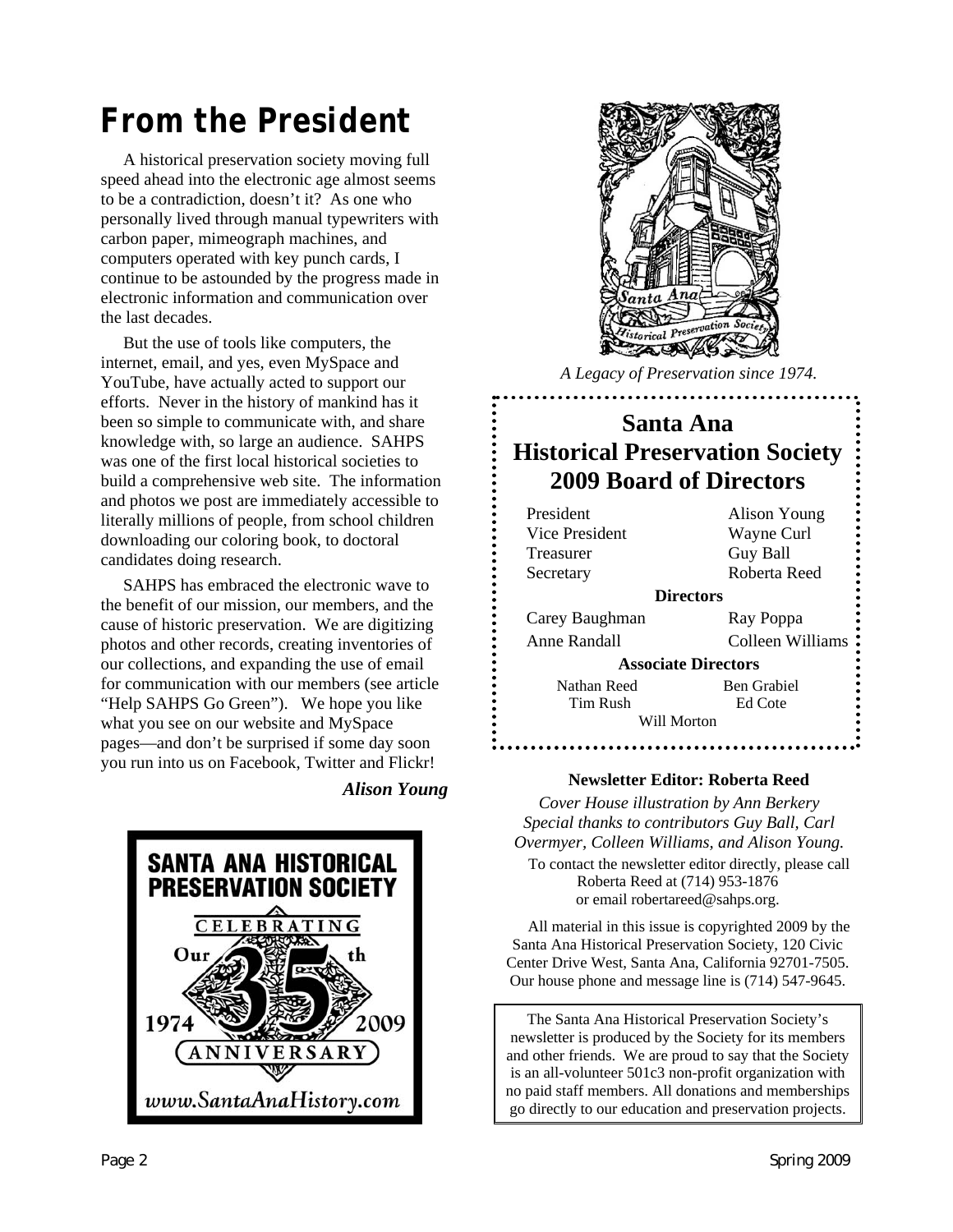# *Help SAHPS "Go Green"*

In the immortal words of Kermit the Frog, *"it's not easy being green,"* but with your assistance, SAHPS is eager to head in that direction!

To reduce unnecessary mailing and printing costs, and help the environment at the same time, we are working to increase our use of email for standard newsletters and other mailings.

Would you like to help us "go green?" By sending us your current email address, our newsletter and notices of special events can go directly to your email box. Future mailings will include a .pdf format attachment with the newsletter or flyer. (An extra bonus of email is that many photos and graphics will be in color!) It's easy to sign-up, and SAHPS will not share your address with outside organizations.

Of course, if you prefer the paper version or do not have email, we are happy to continue mailing a "hard copy" of the newsletter to your home.

If you're interested in switching, simply email us at [newsletter@sahps.org](mailto:newsletter@sahps.org) with your desire. And let the greening begin!

## **Membership Drive In Progress – Please Renew or Join Today!**

Like you, we are amazed how quickly time flies. And it has happened again. We each have a very important task with the new year….renewing our SAHPS membership!

Over the years, we have worked to keep our rates low to allow people of all incomes to stay as a member. Please look at your mailing label. If it does not say MEM09, then it is time to renew, or perhaps to join us for the first time!

Please use the form at the back of this newsletter and send in your membership dues today! We appreciate our members, and work hard to make your membership dollars count toward our preservation efforts.



**Yes, Virginia, it has snowed in Santa Ana! On January 12, 1949, residents got a surprise when they found their fair city blanketed with the frozen treat.** 

# *Victorian Holiday Wows Crowds*

One could cheerily hear the classic wassailing laughs drifting out the front door for the society's holiday open house on December 6, 2008. The Howe-Waffle House brought guests back to a time-gone-by with good food and good company on that beautiful Saturday; heartily decorated by local students with evergreens, pinecones, ornaments, and trees.

The society welcomed numerous SAHPS and community members to the house for tours, book signings, a holiday discount, and scrumptious appetizers with extended hours. For individuals new to the home, docents were on hand throughout the rooms to enlighten their afternoon. Admission was free and the gift shop offered a 10% discount. As a special treat, Roberta Reed, Phil Brigandi, and Guy Ball were on hand to sign copies of their books. Appetizers, desserts, and refreshing beverages kept the dining room buzzing with company.

We would like to thank all who came to decorate and participate in our holiday tradition. Our open houses on the first Saturday of even months always create memories for those who visit and we enjoyed making December's especially memorable. Remember, we'll take a cup o' kindness yet, for *auld lange syne* next year!

*Colleen Williams*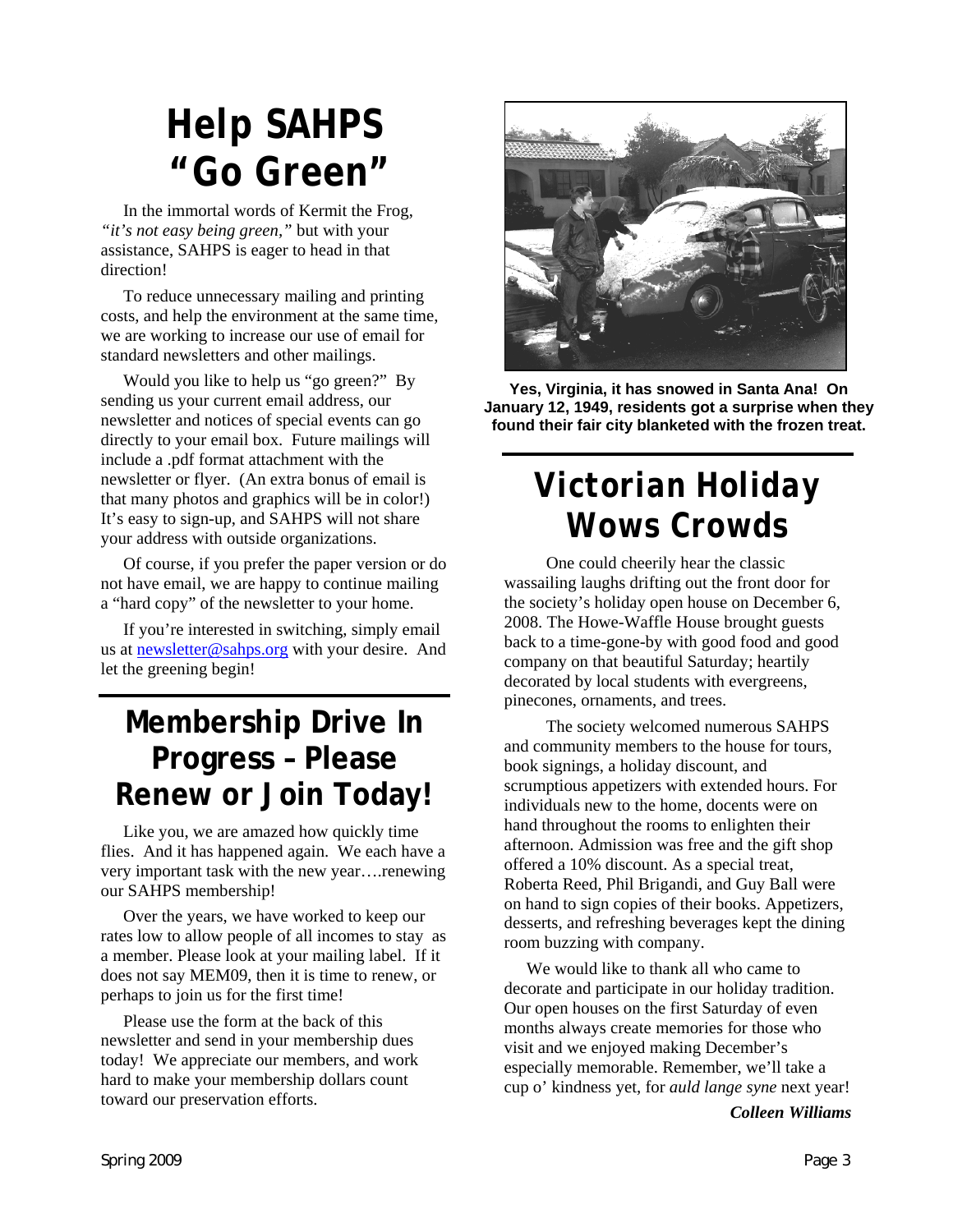## *Dr. Howe-Waffle House Honored as Newest County Historic Site*

The Santa Ana Historical Preservation Society is proud to announce that the Dr. Willella Howe-Waffle House and Medical Museum is the recipient of the Orange County Historical Commission's Historic Plaque No. 51.

The plaque will be dedicated at a ceremony at the Dr. Howe-Waffle House on Saturday, March 28, beginning at 10 am. Not so coincidentally, this date was chosen for the ceremony because it is also the anniversary of the day the house was moved 34 years ago, and we felt that this would be an appropriate way to celebrate!

A special thank you to Tim Rush, who, when he realized that the Dr. Howe-Waffle House was not recognized as a County Historic Site, set the process in motion for this recognition. He worked with County Supervisor Moorlach to bring the issue up to the County's Historic Commission. The Commission overwhelmingly voted to honor us in this way and to fund the cost of the plaque.

Griselda Castillo, the County's Commission liason and historical programs manager was the key behinds-the-scene coordinator to handle the plaque and wording, and reception organization.



**A sneak preview of the just-installed plaque and monument** 

The Society worked with John Acosta (who has helped us for many years with our beautiful river-rock lined foundation) and Tom Lutz to find masons who could build us a suitable base.

Masons Jaime Garcia and Francisco "Pato" Garcia did a superb job creating a sturdy monument that will stand the test of time.

Special thanks to Wayne Curl who volunteered his time to interface with County staff and the workman to make this all happen on time and under-budget.

If you would like to join us at this dedication ceremony, we would love to have you. Please call (714)973-6655 to RSVP by Friday, March 20.

## *Thanks to Our High School Volunteers*

Many of you who attended our December Holiday Open House commented on the beautiful decorations. But the credit is due to the energetic participation of local high school students, who helped decorate our Victorian gem! On the Saturday following Thanksgiving, SAHPS saw its largest-ever volunteer turn-out. Over 30 students from Santa Ana High School, Woodbridge High School and Orange County High School of the Arts formed a human chain to move boxes from the attic to the ground floor, and then decorated the Dr. Howe-Waffle House in record time. A separate group of extremely dedicated SAHS students worked for hours to clean-up and organize the attic, assisted by SAHS English teacher Rocio Rodriguez-Thomas. Our decorating event finished with pizza and snacks for all, and hearty thanks to all of our student volunteers.

### **Calling All Waffle Babies!**

(*2nd Reminder Message*) We realize that we don't have a good list of what we like to call "Waffle Babies" – children birthed by Dr. Willella Howe-Waffle. We've created a new list so please – even if you think we know about you – call, write, or email us to let us know your name (maiden and current), when born, where born (if you know that), and current address information.

If you know of any Waffle Babies who have passed away, please let us know that too. We'd like to compile as complete a list as possible and use it for a future display. Call us at 714 547- 9645 (leave message), write to SAHPS, 120 Civic Center Dr., SA 92701, or email [sahps@saphs.org](mailto:sahps@saphs.org).

**A**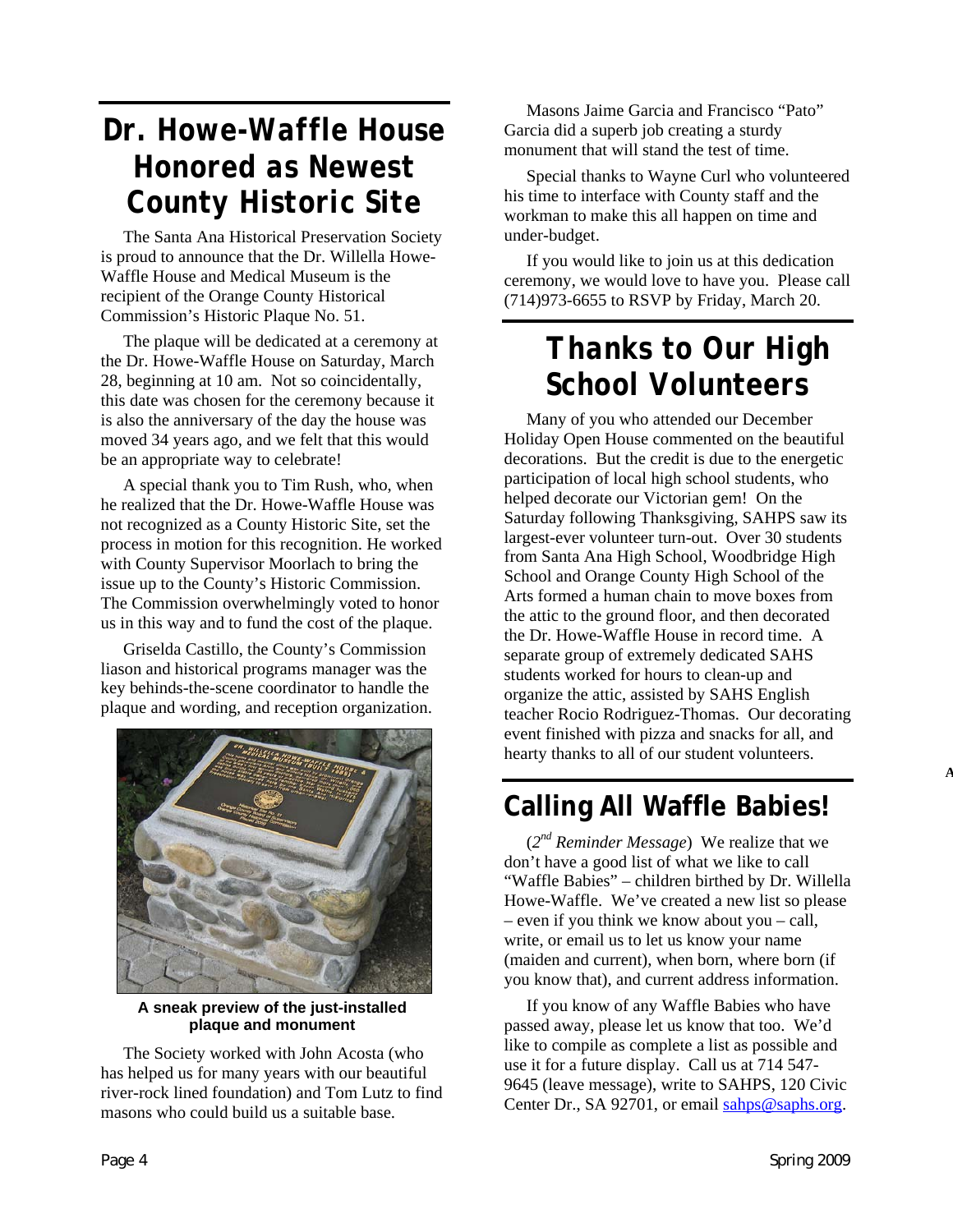

**Atkins Service Station, located at 2nd and Main, during the 1940s.** 

#### **Upcoming Events**

#### **Dr. Howe-Waffle House Historical Plaque**

**Dedication:** Join us to dedicate the Dr. Howe-Waffle House as the county's newest historical site! **March 28, 10 am to noon.** See this newsletter for additional detail.

**Open House and Downtown Tour:** The next Howe-Waffle House open house and downtown architectural tour – **Saturday, April 4**.

**Home Tour**: Floral Park Home and Garden Tour – **April 25-26.** For more information call (714) 541-3425 or visit [www.floral-park.com.](http://www.floral-park.com/)

**Home Tour:** Old Town Tustin's 2009 Promenade Home and Garden Tour – **May 2.** For more information call (714) 731-5701 or visit [www.tustinhistory.com](http://www.tustinhistory.com/)

**SAHPS Annual Membership Dinner:** TBD (probably late Spring or early Summer). Stay tuned for more details.

#### **Newsweek Magazine & Our Pics**

For over 8 years, we've been posting vintage photos on our site that have been used as resources by researchers, organizations, companies, genealogists, and, our favorites, students and teaches in local schools. At no charge, we provide good quality, downloadable photos online in order to help celebrate and share our history.

Well, one or two of our photos might be picked up in a soon-to-be published issue of Newsweek for an article they're doing of post WWII modern conservatism. Author and board member Roberta Reed is working with them to identify a suitable photo and insure they have the right permissions to use it.

This is just another reason why we are always looking for old photographs from early Santa Ana. If you have any to donate – or just to let us scan and return, please contact us.

(By the way, we're currently looking for good, sharp, and well-exposed photos of the SA Water tower for the last 50 years – particularly showing off the various slogans.)

#### **Save the HRC**

For those who live in Santa Ana, you can thank the Historic Resources Commission (HRC) that has been a first-line of involvement to preserve and protect our historic buildings and character. The HRC is made up of caring and interested local residents appointed by City Council people. They work with the Planning Department on a variety of historical issues and projects. The residents oversee and advise on many decisions that could impact the architectural character of much of what we hold dear.

In an attempt to cut costs, the SA City Council has decided to shut down most of the commissions – including the HRC.

The Santa Ana Historical Preservation Society and many of the local historical neighborhoods feel that that is very wrong and will lead to a disintegration of some the preservation activities and successes we've all worked so hard on over the years.

We urge you to write to the City Council at P.O. Box 1988, M31; Santa Ana, 92701 and let them know how you feel. At their last meeting, they pushed the final decision to a small ad-hoc committee who will study the issue for the next few weeks. We're concerned that other forces might continue to doom the HRC. Only through a large number of voices, can we have a chance of saving this great preservation resource.

#### **New Floral Park "Art" Book**

If you've attended any of the Floral Park Neighborhood's home tours over the last few years, you will have enjoyed the artwork of Ann Berkery, one of our favorite local artists. (She drew the Dr. Howe-Waffle House image on our masthead as well as a great line drawing of the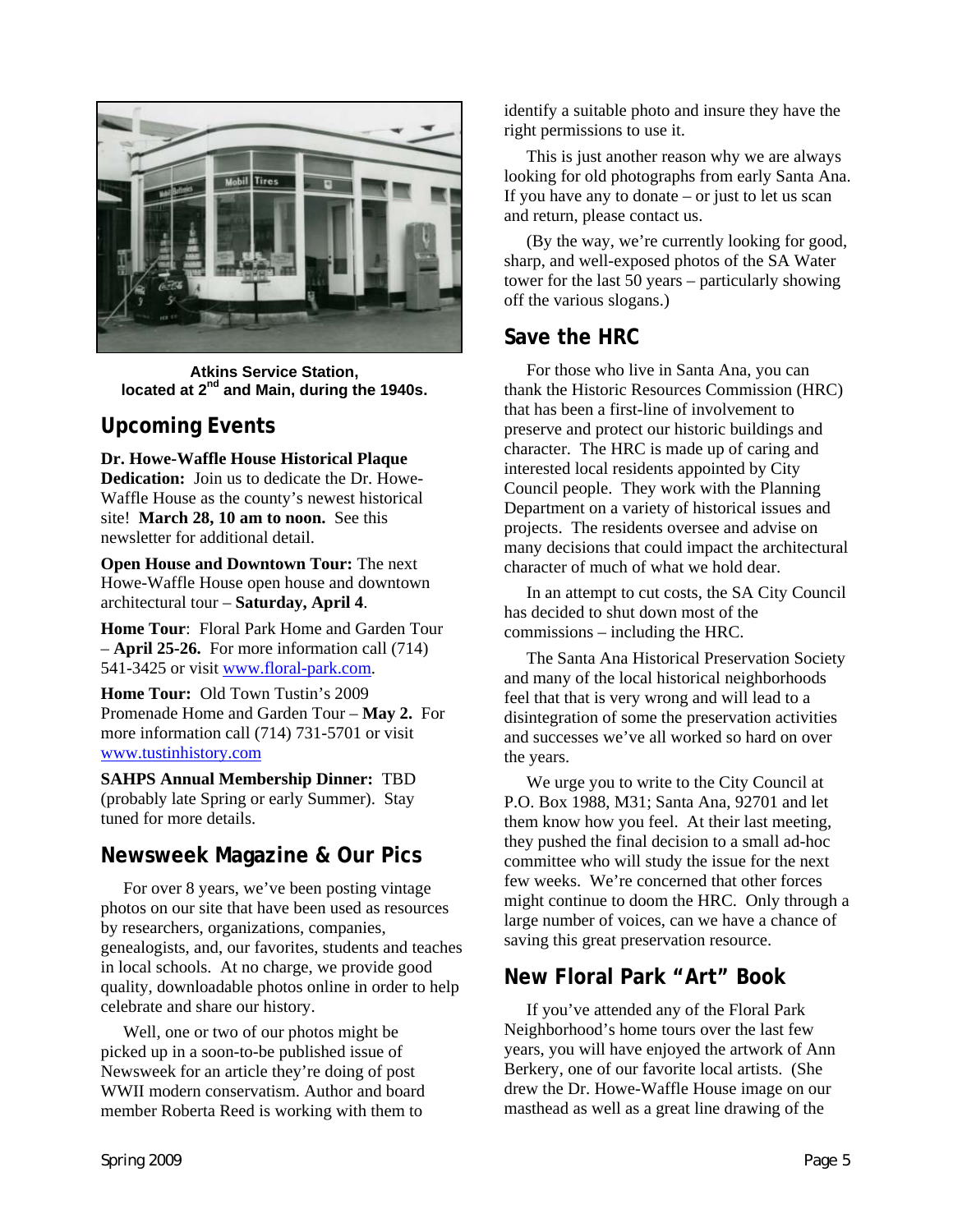Spurgeon Clock Tower.) With the exception of last year, she's done virtually all of the other home tour program house drawings.

She and the Floral Park Neighborhood have graciously allowed us to collect many of the original images and publish a book showcasing the architecture of the homes in their neighborhood. Publications Leader Guy Ball is working on assembling, scanning, and editing the minibook and we expect to have it complete in time for their annual home tour at the end of April. We'll offer up some more details as we progress.

#### **Our New 2009 Board Members**

We'd like to welcome and introduce our three new Society board members elected for 2009. All three have been helping out the last year or so and volunteered to take leadership roles on the board.

**Colleen Williams** is an administrative analyst at UC Irvine with a love of history who is pursuing her Masters in Library Science so that she might one day be an archivist.

**Carey Baughman** is the Education and Event Coordinator at the Old Courthouse Museum. She is also a graduate student at UC Riverside, working on a PhD in History.

**Ann Randall** is a Broker/Owner of a real estate office in Orange County, having served the needs of those buying and selling unique homes for the past 21 years. She has a deep interest in the history and preservation of homes in the area. She's a returning board member from a few years ago.

They join Alison Young, president; Wayne Curl, vice president; Roberta Reed, secretary, Guy Ball, treasurer; and Ray Poppa who have all graciously agreed to return to serve on the board.



#### **Celebrating 35 Years!**

2009 marks the Society's  $35<sup>th</sup>$  year of preserving and celebrating Santa Ana and local history. Our humble start began in 1974 when

founders Adeline Walker and Betty Biner decided to stand up to the madness of urban destruction and stop the planned demolition of the Dr. Willella Howe-Waffle House – a beautiful example of Santa Ana's Queen-Anne Victorian architecture of the late 1800s.

As you well know, we won that battle. The House was moved and some great volunteers and businesses worked hard to restore the home of Santa Ana's first female physician.

The Society still stands strong with our work to preserve, celebrate, and promote our local history.

We will be celebrating our anniversary and will let you know of the events and projects as we get closer. Our first such event is the unveiling of the new plaque from Orange County's Historical Commission celebrating the House and its history. We will also be holding our annual membership dinner this year. (We're working on the time and location and will share that when it's confirmed.)

Meanwhile, please remember that without your continued help and support, we might not be around to celebrate this year. You are a big part of why we're so successful.

Our members and friends are critical to our work today and our work in the future.

*Thank you!* 

# **HISTORIC HOUSE COLORS**

Sandy Welch **Color Consultant** 714, 667, 7829

See the historic Howe-Waffle house for my most recent work.

#### **Stuff Needed**

As the Society tightens its belt and tries to buy only essential or key items, we find a need for a few things that we're hoping someone has and is interested in donating. Call our message line at 714 547-9645 or email [sahps@sahps.org](mailto:sahps@sahps.org) if you do.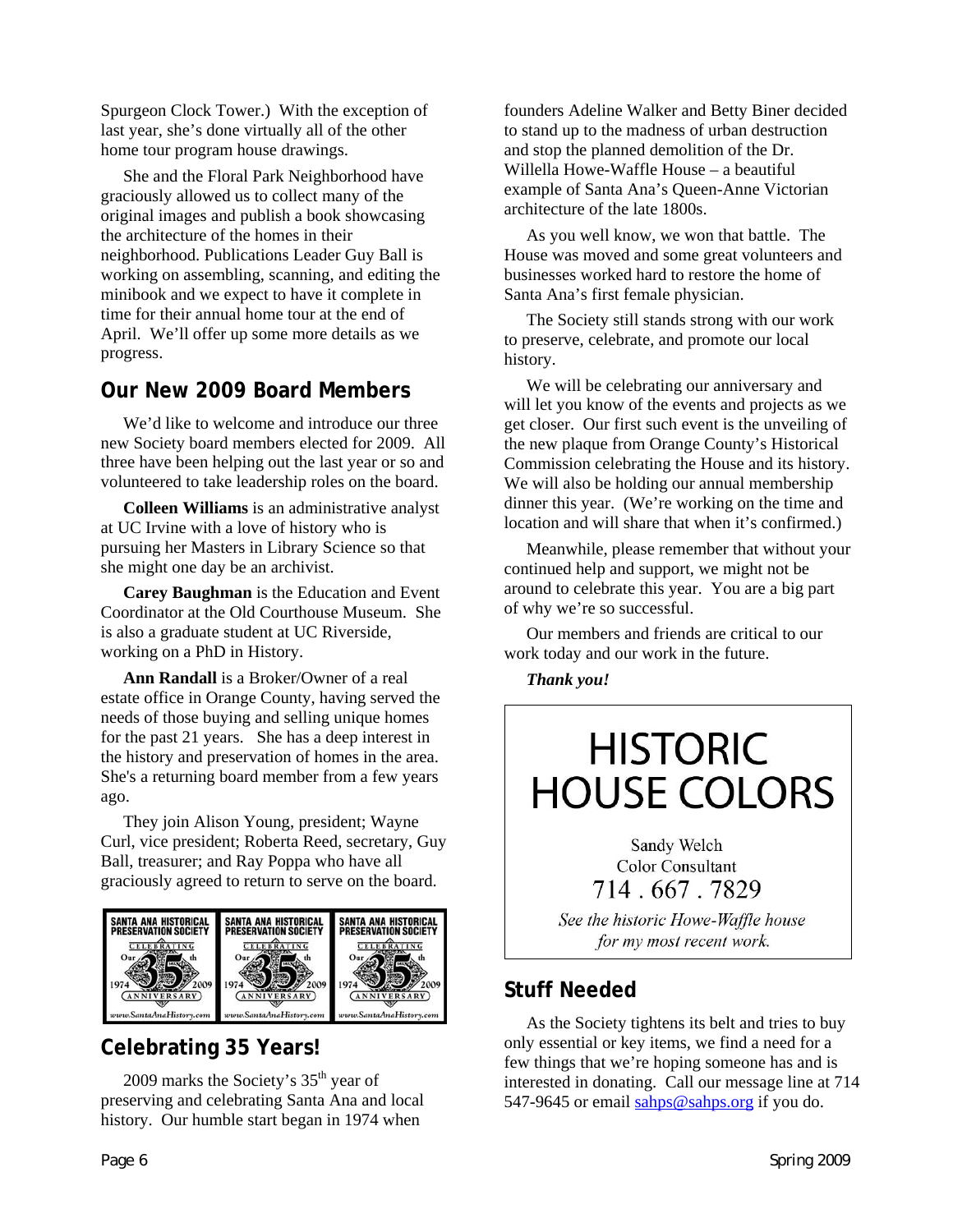- Dressmaker dummies and head forms (for our **Thank You!** costume displays)
- Acid-free storage boxes, hat boxes, and tissue paper (for storing some of our fabric items)
- Digital camera: 4 to 6+ Megapixel
- Antique-looking glass display cabinet for displaying small items.

#### **Final Bits & Pieces**

If you'd like to know a bit more about the history of Santa Ana's Ebell Society, visit their website at [www.ebellsociety.com.](http://www.ebellsociety.com/) SAHPS webguy, Guy Ball, volunteered to help update and maintain their website after Ebell member Edie Lyon passed away last year. He noted that the history section on the website has a lot of good info on the group and all its good deeds over the years. Hmm, could there be another SAHPS mini-book in the wings????????

Speaking of websites, we're still big fans of Chris Jepsen's OC History "blog" site at [http://ochistorical.blogspot.com/.](http://ochistorical.blogspot.com/) Chris works at the OC Archives, is a board member with the OC Historical Society, and has been doing a wonderful job documenting and sharing local history and historical happenings on his blog site for over a year. If you haven't checked it out, you should. Lots of great local history and photos!

*(From our treasurer, Guy Ball)* 

We're all watching our budgets carefully these days and trying to make better choices on how we spend money and who we support. Quite honestly, I was very worried about this year's membership renewals and the donations that you give us. Your funds help support the House and so many of our programs.

While we still have a few who haven't renewed, I'm gratified that so many have renewed and have tried to send as much as they could – including some at our patron-levels.

If you haven't renewed, please do. If things are very tight, please at least renew at the lower levels. For 10+ years, we have offered a sliding range just for this very purpose. We didn't want anyone to feel "priced out" of membership.

We so appreciate your membership. It's proof that you support all the good things we're doing. As you know, the Society doesn't have a paid staff or admin. We'll all volunteers – many with families and full-time jobs and all the other responsibilities of modern life. Your membership reminds us that we're doing good things and that others care about the same things we do – the preservation and the celebration of local history.

Thank you for your support!

### **Help us continue our efforts to preserve, to educate, and to celebrate Santa Ana and early local History**

*Renew or join at the \$100 level (or above) and receive a copy of*  **Santa Ana: 1940-2007***,* **Early Santa Ana, Santa Ana in Vintage Postcards, Logan Barrio, Civil War Legacy in SA,** *or* **Orange County Blossoms** *as a free gift as our thanks for your extra support.* 

**Membership Dues:** *Individual/Family - \$15-49; Business - \$20-100; Supporter - \$50-99; Patron - \$100-249; Benefactor - \$250-1,000;* 

| Enclosed is a check for (or charge) for a |                                                                                      | membership. |
|-------------------------------------------|--------------------------------------------------------------------------------------|-------------|
|                                           | (If \$100 or over, please circle the book above that you would like us to send you.) |             |
| Name                                      |                                                                                      |             |
| Address                                   |                                                                                      |             |
| City/State                                | $\overline{Z}$ ip                                                                    | Email       |

**Send to: Santa Ana Historical Preservation Society, 120 Civic Center Dr. W., Santa Ana, CA 92701-7505**